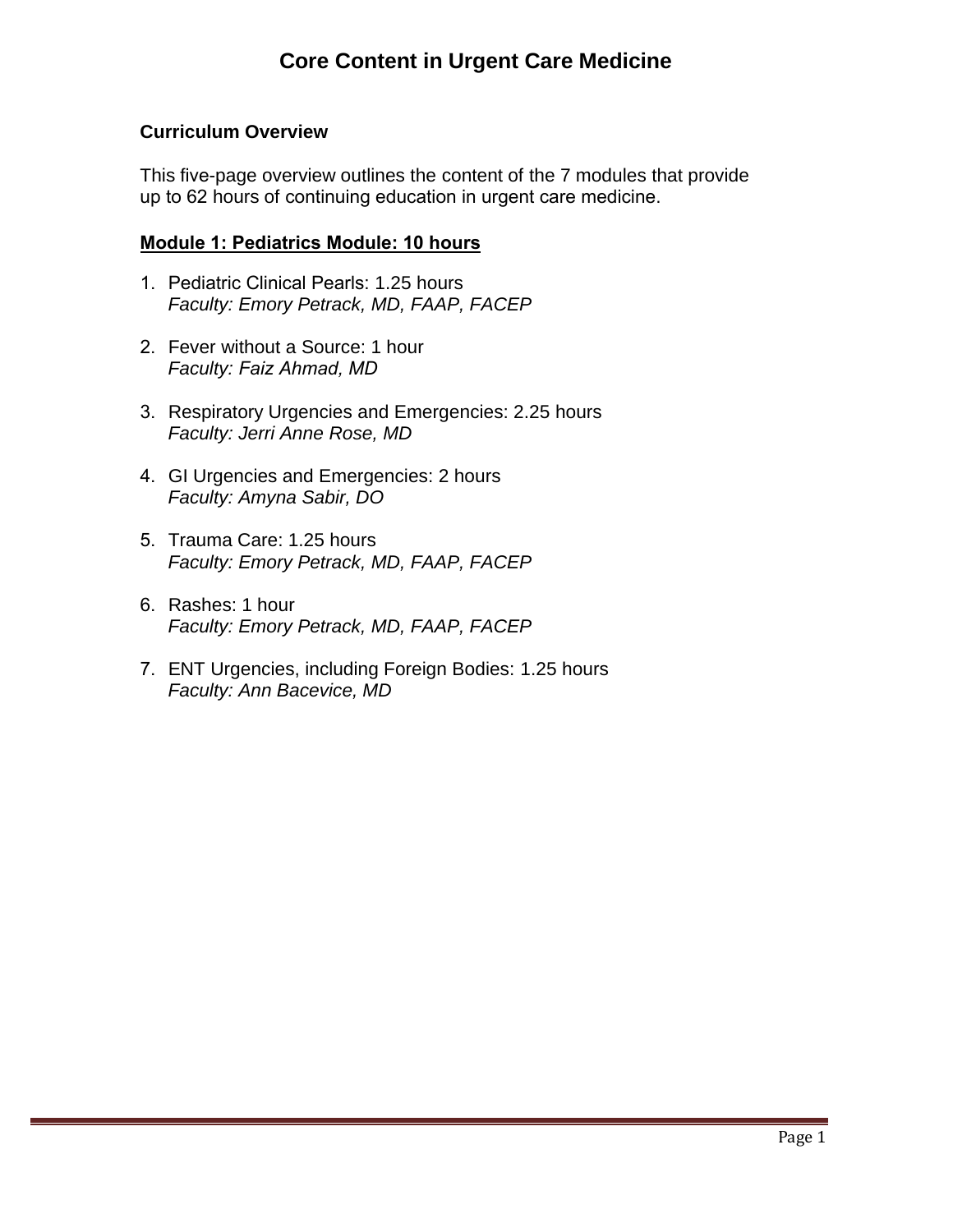### **Module 2: Orthopedics/Trauma Module: 13 hours**

- 1. Pediatric Orthopedics/Trauma: 2 hours *Faculty: Allison Gilmore, MD*
- 2. Hand Injuries: 1.5 hours *Faculty: Scott Zimmer, MD*
- 3. Upper Extremity Injuries: 1.75 hours *Faculty: Scott Zimmer, MD*
- 4. Lower Extremity Injuries: 1.75 hours *Faculty: Donald Goodfellow, MD*
- 5. Foot and Ankle Injuries: 1.5 hours *Faculty: William Saar, DO*
- 6. Burn Care: 1 hour *Faculty: Natasha Cruz, MD*
- 7. Principles of Wound Management: 2.25 hours *Faculty: Natasha Cruz, MD*
- 8. Head Trauma: 1.25 hours *Faculty: Joseph Toscano, MD*

### **Module 3: Dermatology/Allergy Module: 6.5 hours**

- 1. Dermatologic Infections: 1.25 hours *Faculty: Joan Tamburro, DO*
- 2. Contact Dermatitis: 1 hour *Faculty: Susan Nedorost, MD*
- 3. Infestation and Bites: 1 hour *Faculty: Maria Robinson, MD, MBA*
- 4. Urticaria and Angioedema: 1 hour *Faculty: Kent Knauer, MD*
- 5. Anaphylaxis: 1.25 hours *Faculty: Kent Knauer, MD*
- 6. Differentiating Generalized Dermatoses: 1 hour *Faculty: Susan Nedorost, MD*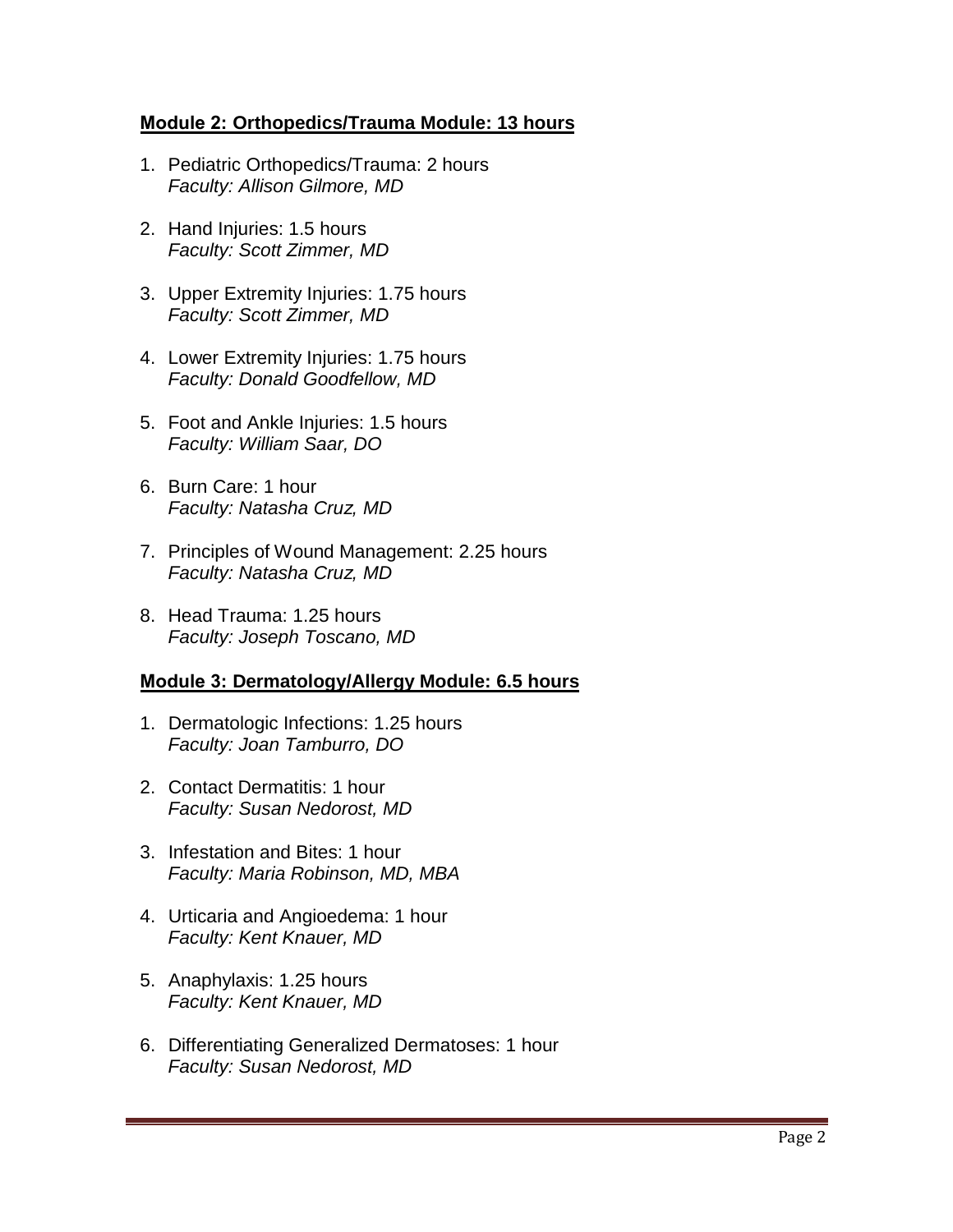### **Module 4: ENT/Eye/Neurology Module: 12.25 hours**

#### *ENT/EYE: 8.5 hours*

- 1. Facial Trauma: 1 hour *Faculty: Fadi Abbass, MD, FACS*
- 2. Oral Infections/Dental Trauma: 1 hour *Faculty: John Vaughn, MD*
- 3. Pharyngeal Infections: 1.25 hours *Faculty: William Gluckman, DO, MBA, FACEP*
- 4. Otitis Externa and Otitis Media: 1.25 hours *Faculty: Tony Reisman, MD*
- 5. Epistaxis and Sinus Infection: 1 hour *Faculty: Tony Reisman, MD*
- 6. Vertigo/Dizziness: 1 hour *Faculty: Jonathan Halpert, MD, FACEP, REMTP*
- 7. Eye Injury: 1 hour *Faculty: Terry Buzzard, MD*
- 8. Common Acute Eye Conditions: 1 hour *Faculty: Terry Buzzard, MD*

### *Neurology: 3.75 Hours*

- 1. Headaches: 1.25 hours *Faculty: Michael Weinstock, MD*
- 2. Syncope: 1.25 hours *Faculty: Michael Weinstock, MD*
- 3. CVA/TIA: 1.25 hours *Faculty: Joseph Toscano, MD*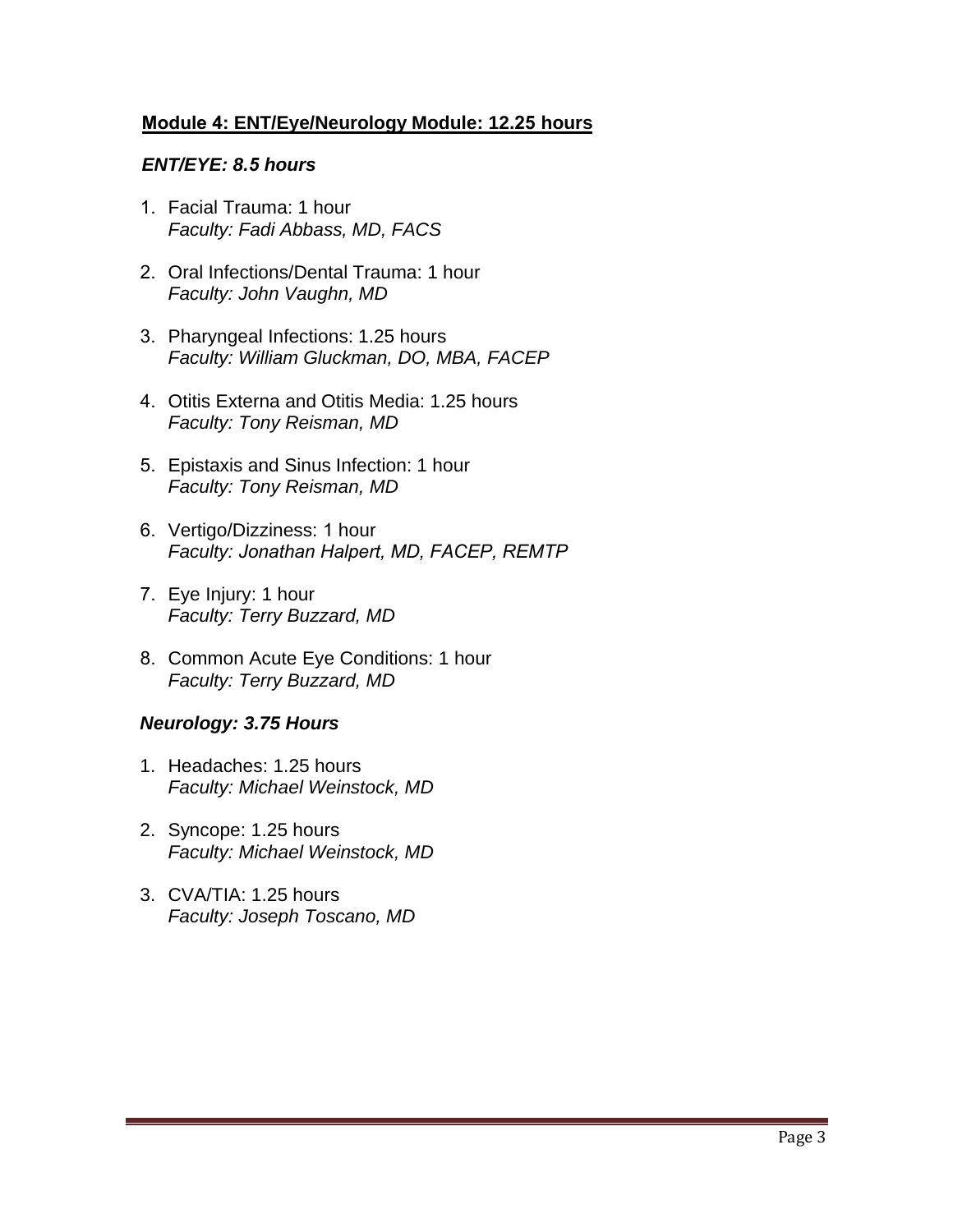### **Module 5: GI/GU Module: 8.75 hours**

- 1. Urinary Tract Infections: 1 hour *Faculty: William Gluckman, DO, MBA, FACEP*
- 2. Vomiting, Diarrhea, and Constipation: 1.5 hours *Faculty: William Gluckman, DO, MBA, FACEP*
- 3. Abdominal Pain: 1.25 hours *Faculty: William Gluckman, DO, MBA, FACEP*
- 4. Ano-Rectal Disorders: 1.25 hours *Faculty: Natasha Cruz, MD*
- 5. Kidney Stones: 0.75 hour *Faculty: Stephanie Whitko, MD*
- 6. Testicular Disorders: 1.25 hours *Faculty: Jason Chao, MD, MS*
- 7. Pelvic Disorders: 1.75 hours *Faculty: Tomas Gigena, MD*

# **Module 6: Cardiovascular/Pulmonary Module: 6.25 hours**

### *Cardiovascular: 3.25 hours*

- 1. Chest Pain and the Urgent Care Management of Acute Coronary Syndromes: 1.5 hours *Faculty: Michael Weinstock, MD*
- 2. CHF/HTN in the Urgent Care: 1.75 hours *Faculty: Ebrahim Barkoudah, MD*

# *Pulmonary: 3 hours*

- 1. Asthma/COPD: 1 hour *Faculty: Jonathan Halpert, MD, FACEP, REMTP*
- 2. Dyspnea: 1 hour *Faculty: Marc Salzberg, MD, FACEP*
- 3. Respiratory Infections: 1 hour *Faculty: Joseph Toscano, MD*